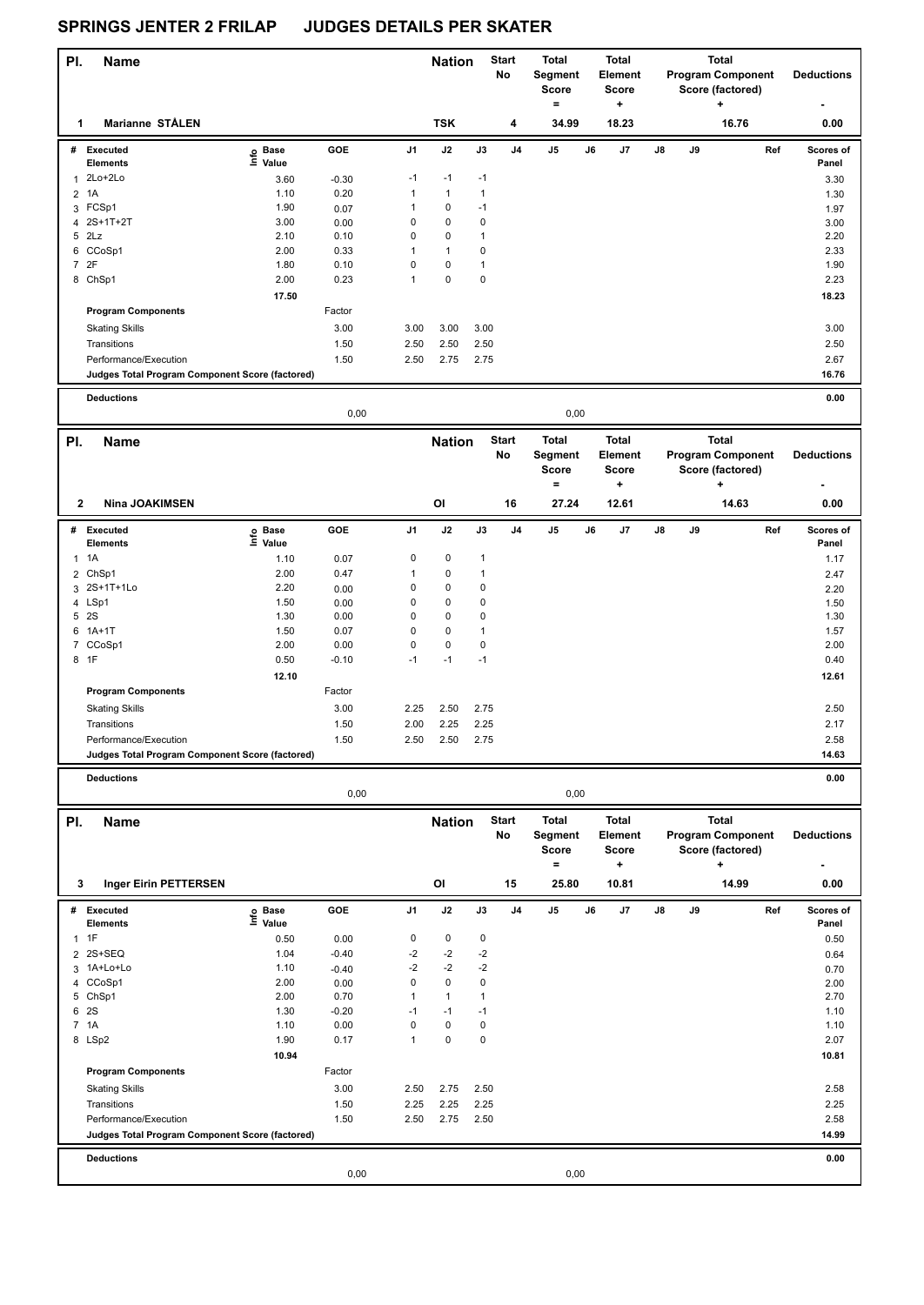| PI.            | <b>Name</b>                                     |   |                                  |                   |                | <b>Nation</b>  |                | <b>Start</b><br>No | <b>Total</b><br>Segment<br><b>Score</b><br>۰ |      | <b>Total</b><br>Element<br>Score<br>$\ddot{}$ |    |    | <b>Total</b><br><b>Program Component</b><br>Score (factored)<br>٠ | <b>Deductions</b>  |
|----------------|-------------------------------------------------|---|----------------------------------|-------------------|----------------|----------------|----------------|--------------------|----------------------------------------------|------|-----------------------------------------------|----|----|-------------------------------------------------------------------|--------------------|
| 4              | <b>Madeleine ERIKSEN</b>                        |   |                                  |                   |                | <b>OSK</b>     |                | $\overline{7}$     | 25.70                                        |      | 12.08                                         |    |    | 14.62                                                             | 1.00               |
| #              | Executed<br><b>Elements</b>                     |   | <b>Base</b><br>e Base<br>E Value | GOE               | J <sub>1</sub> | J2             | J3             | J <sub>4</sub>     | J <sub>5</sub>                               | J6   | J7                                            | J8 | J9 | Ref                                                               | Scores of<br>Panel |
| $\mathbf{1}$   | 1A                                              |   | 1.10                             | 0.00              | 0              | $\mathbf 0$    | 0              |                    |                                              |      |                                               |    |    |                                                                   | 1.10               |
|                | 2 1Lz+1T+1Lo                                    |   | 1.50                             | $-0.03$           | $-1$           | $\mathbf 0$    | $\mathbf 0$    |                    |                                              |      |                                               |    |    |                                                                   | 1.47               |
| 3              | 2S                                              |   | 1.30                             | $-0.60$           | $-3$           | $-3$           | $-3$           |                    |                                              |      |                                               |    |    |                                                                   | 0.70               |
|                | 4 CCoSp2                                        |   | 2.50                             | 0.33              | 1              | $\mathbf{1}$   | $\mathbf 0$    |                    |                                              |      |                                               |    |    |                                                                   | 2.83               |
|                | 5 ChSp1                                         |   | 2.00                             | 1.17              | 1              | $\overline{2}$ | $\overline{2}$ |                    |                                              |      |                                               |    |    |                                                                   | 3.17               |
|                | 6 1F+1A+SEQ                                     |   | 1.28                             | $-0.07$           | 0              | $\mathbf 0$    | $-1$           |                    |                                              |      |                                               |    |    |                                                                   | 1.21               |
| $\overline{7}$ | LSp1                                            |   | 1.50                             | $-0.30$           | $-2$           | $-1$           | $\mathbf 0$    |                    |                                              |      |                                               |    |    |                                                                   | 1.20               |
|                | 8 1Lz                                           | e | 0.60                             | $-0.20$           | $-2$           | $-2$           | $-2$           |                    |                                              |      |                                               |    |    |                                                                   | 0.40               |
|                |                                                 |   | 11.78                            |                   |                |                |                |                    |                                              |      |                                               |    |    |                                                                   | 12.08              |
|                | <b>Program Components</b>                       |   |                                  | Factor            |                |                |                |                    |                                              |      |                                               |    |    |                                                                   |                    |
|                | <b>Skating Skills</b>                           |   |                                  | 3.00              | 2.50           | 2.75           | 2.50           |                    |                                              |      |                                               |    |    |                                                                   | 2.58               |
|                | Transitions                                     |   |                                  | 1.50              | 2.25           | 2.25           | 2.25           |                    |                                              |      |                                               |    |    |                                                                   | 2.25               |
|                | Performance/Execution                           |   |                                  | 1.50              | 2.25           | 2.50           | 2.25           |                    |                                              |      |                                               |    |    |                                                                   | 2.33               |
|                | Judges Total Program Component Score (factored) |   |                                  |                   |                |                |                |                    |                                              |      |                                               |    |    |                                                                   | 14.62              |
|                | <b>Deductions</b>                               |   |                                  | $-1.00$<br>Falls: |                |                |                |                    |                                              |      |                                               |    |    |                                                                   | $-1.00$            |
|                |                                                 |   |                                  | 0,00              |                |                |                |                    |                                              | 0,00 |                                               |    |    |                                                                   |                    |

e Jump take off with wrong edge

| PI. | <b>Name</b>                                     |                                  |         |                | <b>Nation</b> |      | <b>Start</b><br><b>No</b> | Total<br>Segment<br><b>Score</b><br>۰ |    | Total<br>Element<br><b>Score</b><br>٠ |    |    | Total<br><b>Program Component</b><br>Score (factored)<br>$\ddot{}$ | <b>Deductions</b>  |
|-----|-------------------------------------------------|----------------------------------|---------|----------------|---------------|------|---------------------------|---------------------------------------|----|---------------------------------------|----|----|--------------------------------------------------------------------|--------------------|
| 5   | <b>Marie LAUKLI</b>                             |                                  |         |                | <b>AKK</b>    |      | 17                        | 25.17                                 |    | 11.67                                 |    |    | 13.50                                                              | 0.00               |
| #   | <b>Executed</b><br><b>Elements</b>              | <b>Base</b><br>e Base<br>≞ Value | GOE     | J <sub>1</sub> | J2            | J3   | J <sub>4</sub>            | J <sub>5</sub>                        | J6 | J7                                    | J8 | J9 | Ref                                                                | Scores of<br>Panel |
| 1   | 2S+1T+Lo                                        | 1.70                             | $-0.40$ | $-2$           | $-2$          | $-2$ |                           |                                       |    |                                       |    |    |                                                                    | 1.30               |
|     | 2 1Lz+2T<                                       | 1.50                             | $-0.33$ | $-2$           | $-2$          | $-1$ |                           |                                       |    |                                       |    |    |                                                                    | 1.17               |
|     | 3 LSp1                                          | 1.50                             | $-0.10$ | $-1$           | $\mathbf 0$   | 0    |                           |                                       |    |                                       |    |    |                                                                    | 1.40               |
| 4   | ChSp1                                           | 2.00                             | 0.00    | 0              | $\mathbf 0$   | 0    |                           |                                       |    |                                       |    |    |                                                                    | 2.00               |
| 5   | 2Lo                                             | 1.80                             | $-0.10$ | 0              | $-1$          | 0    |                           |                                       |    |                                       |    |    |                                                                    | 1.70               |
| 6   | 2S                                              | 1.30                             | 0.00    | $\Omega$       | 0             | 0    |                           |                                       |    |                                       |    |    |                                                                    | 1.30               |
| 7   | CCoSp1                                          | 2.00                             | $-0.30$ | $-1$           | $-1$          | $-1$ |                           |                                       |    |                                       |    |    |                                                                    | 1.70               |
|     | 8 1A                                            | 1.10                             | 0.00    | 0              | $\mathbf 0$   | 0    |                           |                                       |    |                                       |    |    |                                                                    | 1.10               |
|     |                                                 | 12.90                            |         |                |               |      |                           |                                       |    |                                       |    |    |                                                                    | 11.67              |
|     | <b>Program Components</b>                       |                                  | Factor  |                |               |      |                           |                                       |    |                                       |    |    |                                                                    |                    |
|     | <b>Skating Skills</b>                           |                                  | 3.00    | 2.25           | 2.25          | 2.25 |                           |                                       |    |                                       |    |    |                                                                    | 2.25               |
|     | Transitions                                     |                                  | 1.50    | 1.75           | 2.25          | 2.25 |                           |                                       |    |                                       |    |    |                                                                    | 2.08               |
|     | Performance/Execution                           |                                  | 1.50    | 2.25           | 2.50          | 2.50 |                           |                                       |    |                                       |    |    |                                                                    | 2.42               |
|     | Judges Total Program Component Score (factored) |                                  |         |                |               |      |                           |                                       |    |                                       |    |    |                                                                    | 13.50              |
|     | <b>Deductions</b>                               |                                  |         |                |               |      |                           |                                       |    |                                       |    |    |                                                                    | 0.00               |
|     |                                                 |                                  | 0,00    |                |               |      |                           | 0,00                                  |    |                                       |    |    |                                                                    |                    |

< Under-rotated jump

| PI.            | Name                                            |                                  |         |                | <b>Nation</b> |             | <b>Start</b><br>No | <b>Total</b><br>Segment<br><b>Score</b><br>٠ |      | <b>Total</b><br>Element<br>Score<br>٠ |               |    | <b>Total</b><br><b>Program Component</b><br>Score (factored)<br>÷ | <b>Deductions</b>  |
|----------------|-------------------------------------------------|----------------------------------|---------|----------------|---------------|-------------|--------------------|----------------------------------------------|------|---------------------------------------|---------------|----|-------------------------------------------------------------------|--------------------|
| 6              | <b>Victoria GRANDAHL</b>                        |                                  |         |                | <b>SSK</b>    |             | 6                  | 23.48                                        |      | 10.74                                 |               |    | 12.74                                                             | 0.00               |
| #              | Executed<br><b>Elements</b>                     | <b>Base</b><br>e Base<br>⊆ Value | GOE     | J <sub>1</sub> | J2            | J3          | J <sub>4</sub>     | J <sub>5</sub>                               | J6   | J7                                    | $\mathsf{J}8$ | J9 | Ref                                                               | Scores of<br>Panel |
| 1              | $2S<+2T<<$                                      | 1.30                             | $-0.53$ | $-3$           | $-3$          | $-2$        |                    |                                              |      |                                       |               |    |                                                                   | 0.77               |
| $\overline{2}$ | 2Lo<                                            | 1.30                             | $-0.60$ | $-2$           | $-2$          | $-2$        |                    |                                              |      |                                       |               |    |                                                                   | 0.70               |
|                | 3 LSp1                                          | 1.50                             | $-0.10$ | $-1$           | 0             | 0           |                    |                                              |      |                                       |               |    |                                                                   | 1.40               |
|                | 4 ChSp1                                         | 2.00                             | 0.70    | 1              | $\mathbf{1}$  | 1           |                    |                                              |      |                                       |               |    |                                                                   | 2.70               |
| 5              | 1A                                              | 1.10                             | 0.00    | 0              | $\mathbf 0$   | $\mathbf 0$ |                    |                                              |      |                                       |               |    |                                                                   | 1.10               |
| 6              | 2S<                                             | 0.90                             | $-0.33$ | $-2$           | $-2$          | $-1$        |                    |                                              |      |                                       |               |    |                                                                   | 0.57               |
| $\overline{7}$ | 1Lz+1Lo+1Lo                                     | 1.60                             | $-0.10$ | $-1$           | $-1$          | $-1$        |                    |                                              |      |                                       |               |    |                                                                   | 1.50               |
|                | 8 CCoSp1                                        | 2.00                             | 0.00    | 0              | 0             | 0           |                    |                                              |      |                                       |               |    |                                                                   | 2.00               |
|                |                                                 | 11.70                            |         |                |               |             |                    |                                              |      |                                       |               |    |                                                                   | 10.74              |
|                | <b>Program Components</b>                       |                                  | Factor  |                |               |             |                    |                                              |      |                                       |               |    |                                                                   |                    |
|                | <b>Skating Skills</b>                           |                                  | 3.00    | 2.25           | 2.50          | 2.25        |                    |                                              |      |                                       |               |    |                                                                   | 2.33               |
|                | Transitions                                     |                                  | 1.50    | 2.00           | 1.75          | 1.75        |                    |                                              |      |                                       |               |    |                                                                   | 1.83               |
|                | Performance/Execution                           |                                  | 1.50    | 1.75           | 2.25          | 2.00        |                    |                                              |      |                                       |               |    |                                                                   | 2.00               |
|                | Judges Total Program Component Score (factored) |                                  |         |                |               |             |                    |                                              |      |                                       |               |    |                                                                   | 12.74              |
|                | <b>Deductions</b>                               |                                  |         |                |               |             |                    |                                              |      |                                       |               |    |                                                                   | 0.00               |
|                |                                                 |                                  | 0,00    |                |               |             |                    |                                              | 0,00 |                                       |               |    |                                                                   |                    |

< Under-rotated jump << Downgraded jump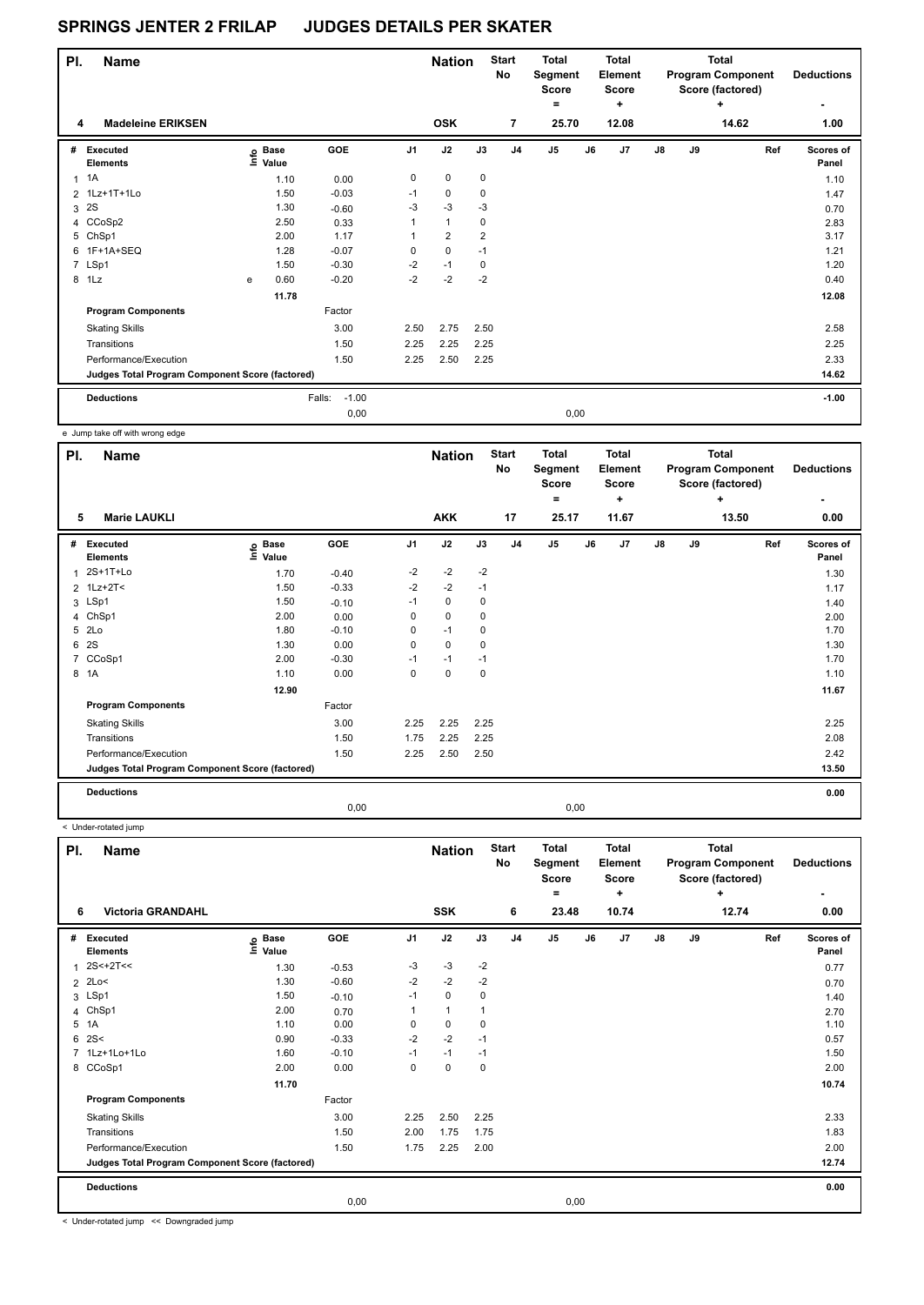| PI.            | <b>Name</b>                                     |                            |                           |                | <b>Nation</b> |                | <b>Start</b><br>No | Total<br>Segment<br><b>Score</b><br>$\equiv$ |      | <b>Total</b><br>Element<br><b>Score</b><br>+ |    |    | <b>Total</b><br><b>Program Component</b><br>Score (factored)<br>٠ | <b>Deductions</b>  |
|----------------|-------------------------------------------------|----------------------------|---------------------------|----------------|---------------|----------------|--------------------|----------------------------------------------|------|----------------------------------------------|----|----|-------------------------------------------------------------------|--------------------|
| 7              | Helene JØRGENSEN                                |                            |                           |                | <b>AKK</b>    |                | 19                 | 20.94                                        |      | 10.80                                        |    |    | 10.14                                                             | 0.00               |
|                | # Executed<br><b>Elements</b>                   | e Base<br>E Value<br>Value | GOE                       | J <sub>1</sub> | J2            | J3             | J <sub>4</sub>     | J5                                           | J6   | J7                                           | J8 | J9 | Ref                                                               | Scores of<br>Panel |
| 1              | 2S+1T+1Lo                                       | 2.20                       | 0.00                      | 0              | 0             | 0              |                    |                                              |      |                                              |    |    |                                                                   | 2.20               |
| $\overline{2}$ | ChSp1                                           | 2.00                       | 0.00                      | 0              | 0             | 0              |                    |                                              |      |                                              |    |    |                                                                   | 2.00               |
|                | 3 1A+1Lo                                        | 1.60                       | $-0.20$                   | $-1$           | $-1$          | $-1$           |                    |                                              |      |                                              |    |    |                                                                   | 1.40               |
| 4              | 2S                                              | 1.30                       | $-0.40$                   | $-2$           | $-2$          | $-2$           |                    |                                              |      |                                              |    |    |                                                                   | 0.90               |
|                | 5 CCoSp1                                        | 2.00                       | $-0.20$                   | $-1$           | $-1$          | $\pmb{0}$      |                    |                                              |      |                                              |    |    |                                                                   | 1.80               |
| 6 Lo           |                                                 | 0.00                       | 0.00                      | $\overline{a}$ | ä,            |                |                    |                                              |      |                                              |    |    |                                                                   | 0.00               |
| 7 1A           |                                                 | 1.10                       | 0.00                      | 0              | 0             | $\pmb{0}$      |                    |                                              |      |                                              |    |    |                                                                   | 1.10               |
|                | 8 LSp1                                          | 1.50                       | $-0.10$                   | $-1$           | 0             | $\mathbf 0$    |                    |                                              |      |                                              |    |    |                                                                   | 1.40               |
|                |                                                 | 11.70                      |                           |                |               |                |                    |                                              |      |                                              |    |    |                                                                   | 10.80              |
|                | <b>Program Components</b>                       |                            | Factor                    |                |               |                |                    |                                              |      |                                              |    |    |                                                                   |                    |
|                | <b>Skating Skills</b>                           |                            | 3.00                      | 1.75           | 2.00          | 2.00           |                    |                                              |      |                                              |    |    |                                                                   | 1.92               |
|                | Transitions                                     |                            | 1.50                      | 1.25           | 1.75          | 1.50           |                    |                                              |      |                                              |    |    |                                                                   | 1.50               |
|                | Performance/Execution                           |                            | 1.50                      | 1.25           | 1.50          | 1.50           |                    |                                              |      |                                              |    |    |                                                                   | 1.42               |
|                | Judges Total Program Component Score (factored) |                            |                           |                |               |                |                    |                                              |      |                                              |    |    |                                                                   | 10.14              |
|                | <b>Deductions</b>                               |                            | 0,00                      |                |               |                |                    |                                              | 0,00 |                                              |    |    |                                                                   | 0.00               |
|                |                                                 |                            |                           |                |               |                |                    |                                              |      |                                              |    |    |                                                                   |                    |
| PI.            | <b>Name</b>                                     |                            |                           |                | <b>Nation</b> |                | <b>Start</b><br>No | <b>Total</b><br>Segment<br><b>Score</b>      |      | <b>Total</b><br>Element<br><b>Score</b>      |    |    | <b>Total</b><br><b>Program Component</b><br>Score (factored)      | <b>Deductions</b>  |
| 8              | <b>Guro Emilie HEM</b>                          |                            |                           |                | <b>TT</b>     |                | $\mathbf{2}$       | $=$<br>20.82                                 |      | ÷<br>10.80                                   |    |    | +<br>11.02                                                        | 1.00               |
|                | # Executed                                      | ၉ Base                     | GOE                       | J1             | J2            | J3             | J <sub>4</sub>     | J5                                           | J6   | J7                                           | J8 | J9 | Ref                                                               | Scores of          |
|                | <b>Elements</b>                                 | $\bar{E}$ Value            |                           |                |               |                |                    |                                              |      |                                              |    |    |                                                                   | Panel              |
| 1              | 1A+1T+1Lo                                       | 2.00                       | 0.00                      | 0              | 0             | 0              |                    |                                              |      |                                              |    |    |                                                                   | 2.00               |
|                | 2 ChSp1                                         | 2.00                       | 0.00                      | 0              | 0             | 0              |                    |                                              |      |                                              |    |    |                                                                   | 2.00               |
|                | 3 2S+1T                                         | 1.70                       | 0.00                      | 0              | 0             | $\pmb{0}$      |                    |                                              |      |                                              |    |    |                                                                   | 1.70               |
| 4 2S           |                                                 | 1.30                       | $-0.60$                   | $-3$           | $-3$          | -3             |                    |                                              |      |                                              |    |    |                                                                   | 0.70               |
|                | 5 CCoSp1                                        | 2.00                       | $-0.60$                   | $-2$           | $-2$          | $-2$           |                    |                                              |      |                                              |    |    |                                                                   | 1.40               |
| 6 1F           |                                                 | 0.50                       | 0.00                      | 0              | 0             | 0              |                    |                                              |      |                                              |    |    |                                                                   | 0.50               |
| 7 1A           |                                                 | 1.10                       | 0.00                      | 0<br>$-1$      | 0<br>0        | $\pmb{0}$<br>0 |                    |                                              |      |                                              |    |    |                                                                   | 1.10               |
|                | 8 LSp1                                          | 1.50<br>12.10              | $-0.10$                   |                |               |                |                    |                                              |      |                                              |    |    |                                                                   | 1.40               |
|                | <b>Program Components</b>                       |                            | Factor                    |                |               |                |                    |                                              |      |                                              |    |    |                                                                   | 10.80              |
|                |                                                 |                            |                           |                |               |                |                    |                                              |      |                                              |    |    |                                                                   |                    |
|                | <b>Skating Skills</b>                           |                            | 3.00                      | 2.00           | 2.00          | 2.00           |                    |                                              |      |                                              |    |    |                                                                   | 2.00               |
|                | Transitions                                     |                            | 1.50                      | 1.75           | 1.50          | 1.75           |                    |                                              |      |                                              |    |    |                                                                   | 1.67               |
|                | Performance/Execution                           |                            | 1.50                      | 1.50           | 1.75          | 1.75           |                    |                                              |      |                                              |    |    |                                                                   | 1.67               |
|                | Judges Total Program Component Score (factored) |                            |                           |                |               |                |                    |                                              |      |                                              |    |    |                                                                   | 11.02              |
|                | <b>Deductions</b>                               |                            | $-1.00$<br>Falls:<br>0,00 |                |               |                |                    |                                              | 0,00 |                                              |    |    |                                                                   | $-1.00$            |
|                |                                                 |                            |                           |                |               |                | <b>Start</b>       | <b>Total</b>                                 |      | <b>Total</b>                                 |    |    | Total                                                             |                    |
| PI.            | <b>Name</b>                                     |                            |                           |                | <b>Nation</b> |                | No                 | Segment<br>Score<br>$=$                      |      | Element<br>Score<br>÷                        |    |    | <b>Program Component</b><br>Score (factored)<br>٠                 | <b>Deductions</b>  |
| 9              | Kamilla HAGA SOLEM                              |                            |                           |                | <b>BSK</b>    |                | 13                 | 20.77                                        |      | 10.76                                        |    |    | 11.01                                                             | 1.00               |
|                | # Executed<br><b>Elements</b>                   | e Base<br>⊑ Value          | GOE                       | J <sub>1</sub> | J2            | J3             | J <sub>4</sub>     | J5                                           | J6   | J7                                           | J8 | J9 | Ref                                                               | Scores of<br>Panel |
| $1$ 1F         |                                                 | 0.50                       | 0.13                      | $\mathbf{1}$   | 0             | $\mathbf{1}$   |                    |                                              |      |                                              |    |    |                                                                   | 0.63               |
|                | 2 FCSp1                                         | 1.90                       | $-0.60$                   | $-2$           | $-2$          | $-2$           |                    |                                              |      |                                              |    |    |                                                                   | 1.30               |
|                | 3 1A+1T                                         | 1.50                       | 0.00                      | 0              | 0             | 0              |                    |                                              |      |                                              |    |    |                                                                   | 1.50               |
|                | 4 1S+1T+1Lo                                     | 1.30                       | 0.00                      | 0<br>0         | 0<br>0        | 0<br>$\pmb{0}$ |                    |                                              |      |                                              |    |    |                                                                   | 1.30               |
| 5 1A<br>6 2S   |                                                 | 1.10<br>1.30               | 0.00<br>$-0.60$           | $-3$           | $-3$          | $-3$           |                    |                                              |      |                                              |    |    |                                                                   | 1.10<br>0.70       |
|                | 7 CCoSp1                                        | 2.00                       | 0.00                      | 0              | 0             | $\pmb{0}$      |                    |                                              |      |                                              |    |    |                                                                   | 2.00               |
|                | 8 ChSp1                                         | 2.00                       | 0.23                      | 0              | 0             | $\mathbf{1}$   |                    |                                              |      |                                              |    |    |                                                                   | 2.23               |
|                |                                                 | 11.60                      |                           |                |               |                |                    |                                              |      |                                              |    |    |                                                                   | 10.76              |
|                | <b>Program Components</b>                       |                            | Factor                    |                |               |                |                    |                                              |      |                                              |    |    |                                                                   |                    |
|                | <b>Skating Skills</b>                           |                            | 3.00                      | 1.75           | 2.00          | 2.00           |                    |                                              |      |                                              |    |    |                                                                   | 1.92               |
|                | Transitions                                     |                            | 1.50                      | 1.50           | 1.50          | 1.75           |                    |                                              |      |                                              |    |    |                                                                   | 1.58               |
|                | Performance/Execution                           |                            | 1.50                      | 1.75           | 2.00          | 2.00           |                    |                                              |      |                                              |    |    |                                                                   | 1.92               |
|                | Judges Total Program Component Score (factored) |                            |                           |                |               |                |                    |                                              |      |                                              |    |    |                                                                   | 11.01              |
|                |                                                 |                            |                           |                |               |                |                    |                                              |      |                                              |    |    |                                                                   |                    |
|                | <b>Deductions</b>                               |                            | $-1.00$<br>Falls:<br>0,00 |                |               |                |                    |                                              | 0,00 |                                              |    |    |                                                                   | $-1.00$            |
|                |                                                 |                            |                           |                |               |                |                    |                                              |      |                                              |    |    |                                                                   |                    |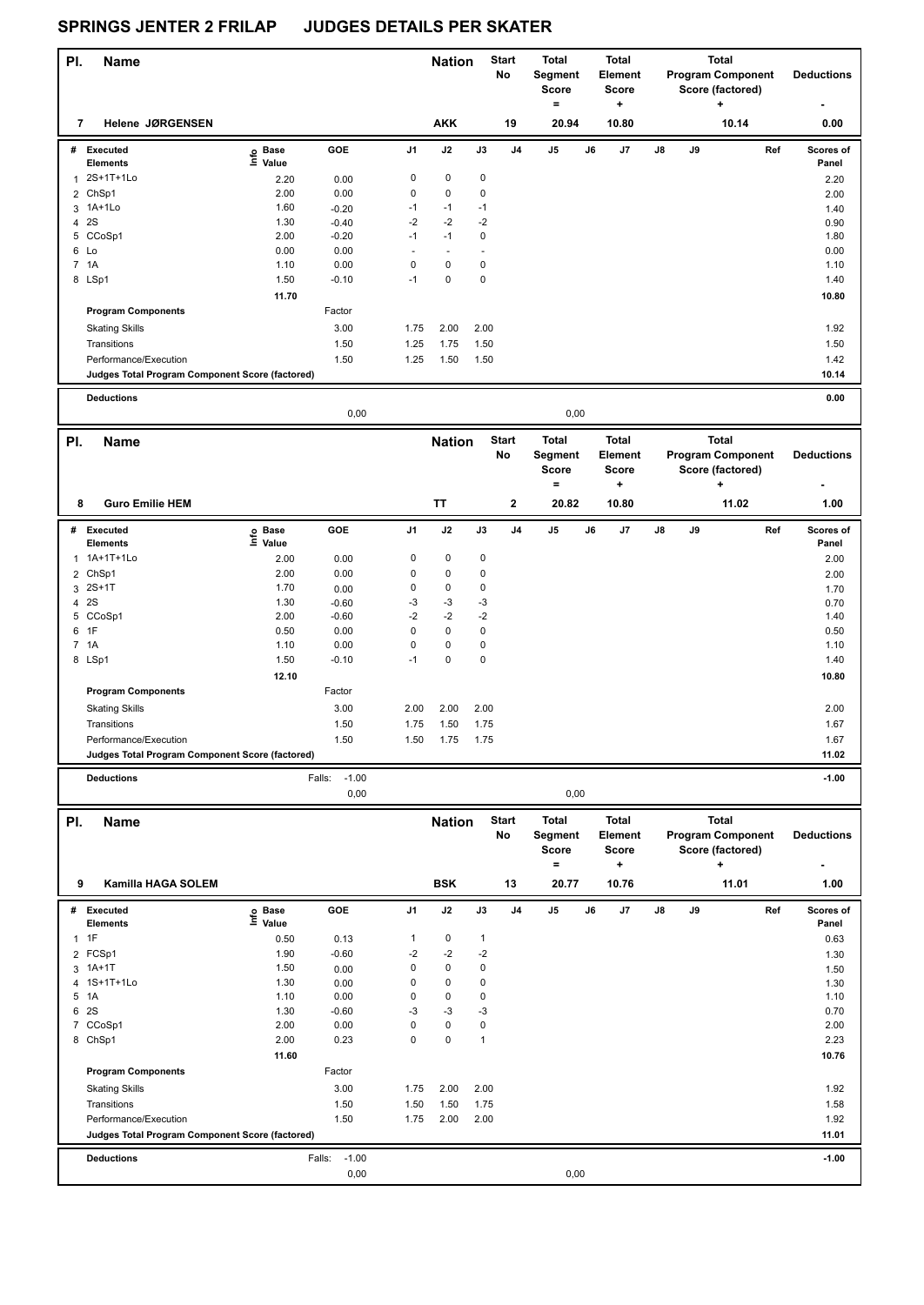| PI.            | Name                                            |                      |                    |              | <b>Nation</b>       |               | <b>Start</b><br>No | <b>Total</b><br>Segment<br><b>Score</b><br>$\equiv$ |    | <b>Total</b><br>Element<br><b>Score</b><br>÷ |    |    | <b>Total</b><br><b>Program Component</b><br>Score (factored)<br>٠ | <b>Deductions</b>  |
|----------------|-------------------------------------------------|----------------------|--------------------|--------------|---------------------|---------------|--------------------|-----------------------------------------------------|----|----------------------------------------------|----|----|-------------------------------------------------------------------|--------------------|
| 10             | Nora SALVESEN                                   |                      |                    |              | <b>SKK</b>          |               | 12                 | 20.70                                               |    | 9.45                                         |    |    | 13.25                                                             | 2.00               |
|                | # Executed<br><b>Elements</b>                   | o Base<br>直<br>Value | GOE                | J1           | J2                  | $\mathsf{J3}$ | J <sub>4</sub>     | $\mathsf{J}5$                                       | J6 | J7                                           | J8 | J9 | Ref                                                               | Scores of<br>Panel |
| 1              | 1A                                              | 1.10                 | $-0.33$            | 0            | $-2$                | $-3$          |                    |                                                     |    |                                              |    |    |                                                                   | 0.77               |
| $\overline{2}$ | CCoSp1                                          | 2.00                 | 0.00               | $\mathbf 0$  | $\pmb{0}$           | $\pmb{0}$     |                    |                                                     |    |                                              |    |    |                                                                   | 2.00               |
|                | 3 2S                                            | 1.30                 | $-0.60$            | -3           | $-3$                | $-3$          |                    |                                                     |    |                                              |    |    |                                                                   | 0.70               |
| 4              | $1F+1Lo$<br>5 2Lo                               | 1.00<br>1.80         | 0.00<br>$-0.90$    | 0<br>$-3$    | $\pmb{0}$<br>$-3$   | 0<br>$-3$     |                    |                                                     |    |                                              |    |    |                                                                   | 1.00<br>0.90       |
| 6              | ChSp1                                           | 2.00                 | 0.00               | 0            | $\pmb{0}$           | $\pmb{0}$     |                    |                                                     |    |                                              |    |    |                                                                   | 2.00               |
|                | 7 1A+SEQ                                        | 0.88                 | $-0.40$            | $-2$         | $-2$                | $-2$          |                    |                                                     |    |                                              |    |    |                                                                   | 0.48               |
|                | 8 FSSp1                                         | 2.00                 | $-0.40$            | $-1$         | $-1$                | $-2$          |                    |                                                     |    |                                              |    |    |                                                                   | 1.60               |
|                |                                                 | 12.08                |                    |              |                     |               |                    |                                                     |    |                                              |    |    |                                                                   | 9.45               |
|                | <b>Program Components</b>                       |                      | Factor             |              |                     |               |                    |                                                     |    |                                              |    |    |                                                                   |                    |
|                | <b>Skating Skills</b>                           |                      | 3.00               | 2.00         | 2.50                | 2.25          |                    |                                                     |    |                                              |    |    |                                                                   | 2.25               |
|                | Transitions                                     |                      | 1.50               | 2.00         | 2.25                | 1.75          |                    |                                                     |    |                                              |    |    |                                                                   | 2.00               |
|                | Performance/Execution                           |                      | 1.50               | 2.25         | 2.50                | 2.25          |                    |                                                     |    |                                              |    |    |                                                                   | 2.33               |
|                | Judges Total Program Component Score (factored) |                      |                    |              |                     |               |                    |                                                     |    |                                              |    |    |                                                                   | 13.25              |
|                | <b>Deductions</b>                               |                      | $-2.00$<br>Falls:  |              |                     |               |                    |                                                     |    |                                              |    |    |                                                                   | $-2.00$            |
|                |                                                 |                      | 0,00               |              |                     |               |                    | 0,00                                                |    |                                              |    |    |                                                                   |                    |
| PI.            | <b>Name</b>                                     |                      |                    |              | <b>Nation</b>       |               | <b>Start</b>       | <b>Total</b>                                        |    | <b>Total</b>                                 |    |    | <b>Total</b>                                                      |                    |
|                |                                                 |                      |                    |              |                     |               | No                 | Segment                                             |    | Element                                      |    |    | <b>Program Component</b>                                          | <b>Deductions</b>  |
|                |                                                 |                      |                    |              |                     |               |                    | Score                                               |    | Score                                        |    |    | Score (factored)                                                  |                    |
|                |                                                 |                      |                    |              |                     |               |                    | $=$                                                 |    | ÷                                            |    |    | ÷                                                                 |                    |
| 11             | Ingrid SKJØNBORG                                |                      |                    |              | <b>AKK</b>          |               | 11                 | 20.23                                               |    | 9.97                                         |    |    | 11.26                                                             | 1.00               |
|                | # Executed                                      | ၉ Base               | GOE                | J1           | J2                  | J3            | J4                 | J5                                                  | J6 | J7                                           | J8 | J9 | Ref                                                               | Scores of          |
|                | Elements                                        | $\bar{z}$ Value      |                    |              |                     |               |                    |                                                     |    |                                              |    |    |                                                                   | Panel              |
| 1              | $2S+1T$                                         | 1.70                 | 0.00               | $\mathbf 0$  | $\pmb{0}$           | $\pmb{0}$     |                    |                                                     |    |                                              |    |    |                                                                   | 1.70               |
|                | 2 1A+Lo+1T<br>3 LSp1                            | 1.50<br>1.50         | $-0.33$<br>0.00    | $-1$<br>0    | $-2$<br>$\pmb{0}$   | $-2$<br>0     |                    |                                                     |    |                                              |    |    |                                                                   | 1.17<br>1.50       |
| 4              | 1F                                              | 0.50                 | 0.00               | 0            | $\pmb{0}$           | 0             |                    |                                                     |    |                                              |    |    |                                                                   | 0.50               |
| 5              | ChSp1                                           | 2.00                 | 0.00               | $\mathbf 0$  | $\pmb{0}$           | $\pmb{0}$     |                    |                                                     |    |                                              |    |    |                                                                   | 2.00               |
| 6              | 2S                                              | 1.30                 | $-0.40$            | $-2$         | $-2$                | $-2$          |                    |                                                     |    |                                              |    |    |                                                                   | 0.90               |
|                | 7 1A                                            | 1.10                 | $-0.60$            | -3           | $-3$                | $-3$          |                    |                                                     |    |                                              |    |    |                                                                   | 0.50               |
|                | 8 CCoSp1                                        | 2.00                 | $-0.30$            | $-2$         | $-1$                | 0             |                    |                                                     |    |                                              |    |    |                                                                   | 1.70               |
|                |                                                 | 11.60                |                    |              |                     |               |                    |                                                     |    |                                              |    |    |                                                                   | 9.97               |
|                | <b>Program Components</b>                       |                      | Factor             |              |                     |               |                    |                                                     |    |                                              |    |    |                                                                   |                    |
|                | <b>Skating Skills</b>                           |                      | 3.00               | 2.00         | 2.00                | 2.00          |                    |                                                     |    |                                              |    |    |                                                                   | 2.00               |
|                | Transitions<br>Performance/Execution            |                      | 1.50<br>1.50       | 1.75<br>1.75 | 1.75<br>1.75        | 1.75<br>1.75  |                    |                                                     |    |                                              |    |    |                                                                   | 1.75<br>1.75       |
|                | Judges Total Program Component Score (factored) |                      |                    |              |                     |               |                    |                                                     |    |                                              |    |    |                                                                   | 11.26              |
|                | <b>Deductions</b>                               |                      | $-1.00$<br>Falls:  |              |                     |               |                    |                                                     |    |                                              |    |    |                                                                   | $-1.00$            |
|                |                                                 |                      | 0,00               |              |                     |               |                    | 0,00                                                |    |                                              |    |    |                                                                   |                    |
|                |                                                 |                      |                    |              |                     |               |                    |                                                     |    |                                              |    |    |                                                                   |                    |
| PI.            | <b>Name</b>                                     |                      |                    |              | <b>Nation</b>       |               | <b>Start</b><br>No | <b>Total</b><br>Segment                             |    | <b>Total</b><br>Element                      |    |    | Total<br><b>Program Component</b>                                 | <b>Deductions</b>  |
|                |                                                 |                      |                    |              |                     |               |                    | Score                                               |    | Score                                        |    |    | Score (factored)                                                  |                    |
|                |                                                 |                      |                    |              |                     |               |                    | $\equiv$                                            |    | $\ddot{}$                                    |    |    | ٠                                                                 |                    |
| 12             | <b>Maria Tran HILLESTAD</b>                     |                      |                    |              | <b>OSK</b>          |               | 3                  | 20.01                                               |    | 9.74                                         |    |    | 10.27                                                             | 0.00               |
|                | # Executed                                      |                      | GOE                | J1           | J2                  | J3            | J4                 | J5                                                  | J6 | J7                                           | J8 | J9 | Ref                                                               | Scores of          |
|                | <b>Elements</b>                                 | e Base<br>⊑ Value    |                    |              |                     |               |                    |                                                     |    |                                              |    |    |                                                                   | Panel              |
| $\mathbf{1}$   | 1A                                              | 1.10                 | 0.00               | 0            | 0                   | 0             |                    |                                                     |    |                                              |    |    |                                                                   | 1.10               |
|                | $2 \, 2S <$                                     | 0.90                 | $-0.27$            | $-1$         | $-2$                | $-1$          |                    |                                                     |    |                                              |    |    |                                                                   | 0.63               |
|                | 3 LSp1<br>4 1A+1Lo                              | 1.50<br>1.60         | $-0.10$            | 0<br>$-1$    | $-1$<br>$\mathbf 0$ | 0<br>$-1$     |                    |                                                     |    |                                              |    |    |                                                                   | 1.40               |
|                | 5 1Lz+1Lo                                       | 1.10                 | $-0.13$<br>$-0.03$ | 0            | $-1$                | 0             |                    |                                                     |    |                                              |    |    |                                                                   | 1.47<br>1.07       |
|                | 6 CCoSp1                                        | 2.00                 | $-0.40$            | $-2$         | $-1$                | $-1$          |                    |                                                     |    |                                              |    |    |                                                                   | 1.60               |
|                | 7 ChSp1                                         | 2.00                 | 0.00               | 0            | $\pmb{0}$           | 0             |                    |                                                     |    |                                              |    |    |                                                                   | 2.00               |
|                | 8 1Lo                                           | 0.50                 | $-0.03$            | 0            | $\pmb{0}$           | $-1$          |                    |                                                     |    |                                              |    |    |                                                                   | 0.47               |
|                | $9 \t1F*$                                       | 0.00                 | 0.00               |              |                     |               |                    |                                                     |    |                                              |    |    |                                                                   | 0.00               |
|                |                                                 | 10.70                |                    |              |                     |               |                    |                                                     |    |                                              |    |    |                                                                   | 9.74               |
|                | <b>Program Components</b>                       |                      | Factor             |              |                     |               |                    |                                                     |    |                                              |    |    |                                                                   |                    |
|                | <b>Skating Skills</b>                           |                      | 3.00               | 1.75         | 1.75                | 1.75          |                    |                                                     |    |                                              |    |    |                                                                   | 1.75               |
|                | Transitions<br>Performance/Execution            |                      | 1.50<br>1.50       | 1.75<br>1.50 | 1.50<br>1.75        | 1.75<br>1.75  |                    |                                                     |    |                                              |    |    |                                                                   | 1.67<br>1.67       |
|                | Judges Total Program Component Score (factored) |                      |                    |              |                     |               |                    |                                                     |    |                                              |    |    |                                                                   | 10.27              |
|                |                                                 |                      |                    |              |                     |               |                    |                                                     |    |                                              |    |    |                                                                   |                    |
|                | <b>Deductions</b>                               |                      | 0,00               |              |                     |               |                    | 0,00                                                |    |                                              |    |    |                                                                   | 0.00               |
|                | < Under-rotated jump * Invalid element          |                      |                    |              |                     |               |                    |                                                     |    |                                              |    |    |                                                                   |                    |

tated jump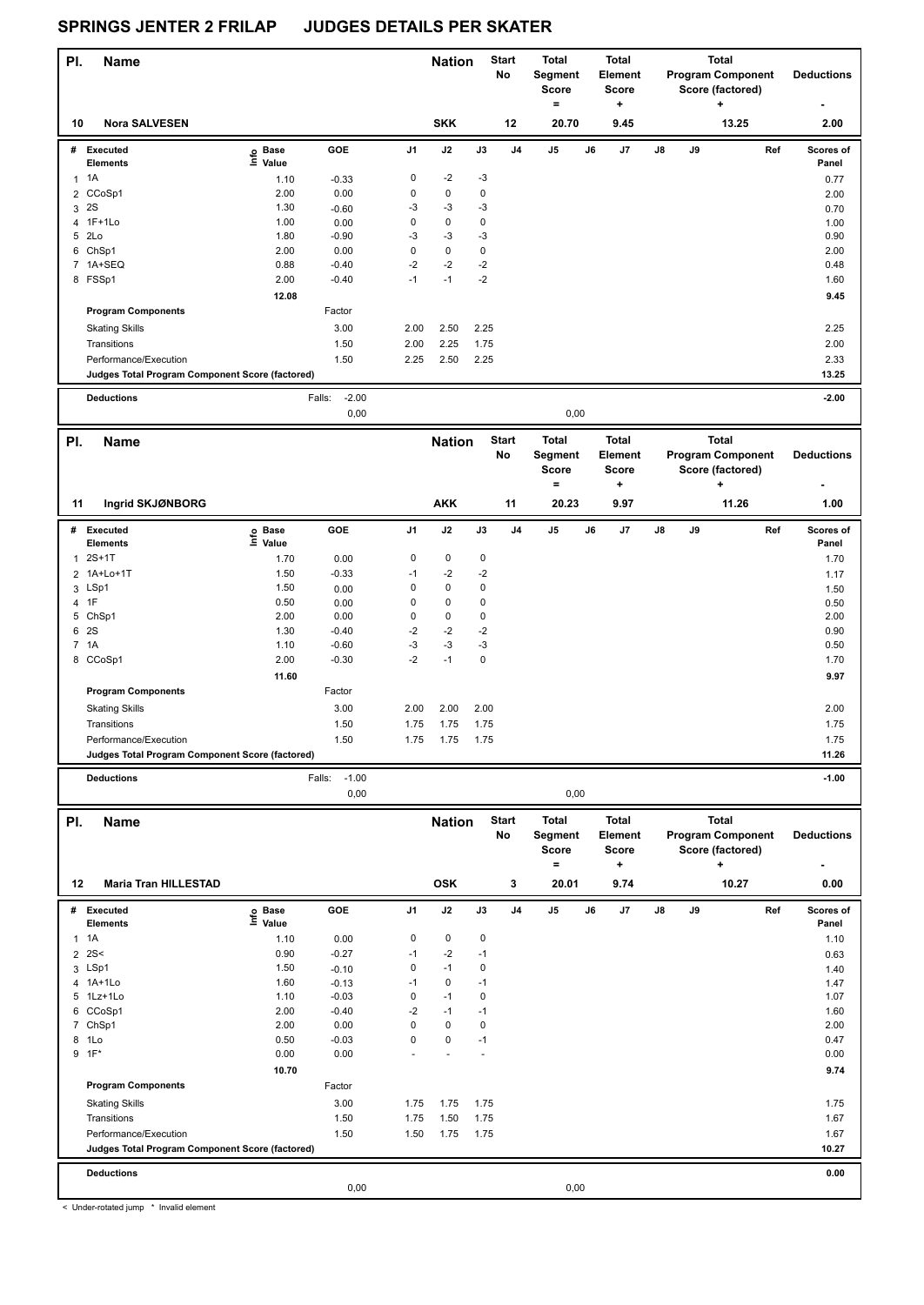| PI.            | <b>Name</b>                                     |                                                          |                    |             | <b>Nation</b>     |                   | <b>Start</b><br>No | Total<br>Segment<br>Score<br>$\equiv$ |      | <b>Total</b><br>Element<br>Score<br>÷ |    |    | <b>Total</b><br><b>Program Component</b><br>Score (factored)<br>٠ | <b>Deductions</b>  |
|----------------|-------------------------------------------------|----------------------------------------------------------|--------------------|-------------|-------------------|-------------------|--------------------|---------------------------------------|------|---------------------------------------|----|----|-------------------------------------------------------------------|--------------------|
| 13             | <b>Mie KLEVEN</b>                               |                                                          |                    |             | <b>TSK</b>        |                   | 14                 | 19.82                                 |      | 8.56                                  |    |    | 11.26                                                             | 0.00               |
|                | # Executed<br><b>Elements</b>                   | <b>Base</b><br>$\mathop{\mathsf{Irr}}\nolimits$<br>Value | GOE                | J1          | J2                | $\mathsf{J3}$     | J4                 | J5                                    | J6   | J7                                    | J8 | J9 | Ref                                                               | Scores of<br>Panel |
| $\mathbf{1}$   | 1A                                              | 1.10                                                     | 0.00               | $\pmb{0}$   | $\pmb{0}$         | 0                 |                    |                                       |      |                                       |    |    |                                                                   | 1.10               |
|                | 2 LSp1                                          | 1.50                                                     | $-0.30$            | $-1$        | $-1$              | $-1$              |                    |                                       |      |                                       |    |    |                                                                   | 1.20               |
|                | 3 ChSp1                                         | 2.00                                                     | 0.00               | $\mathbf 0$ | $\pmb{0}$         | $\pmb{0}$         |                    |                                       |      |                                       |    |    |                                                                   | 2.00               |
| 4 2 S          |                                                 | 1.30                                                     | 0.00               | 0           | $\pmb{0}$         | $\pmb{0}$         |                    |                                       |      |                                       |    |    |                                                                   | 1.30               |
| 5              | $1F+T+1Lo$                                      | 1.00                                                     | $-0.17$            | $-2$        | $-1$              | $-2$              |                    |                                       |      |                                       |    |    |                                                                   | 0.83               |
|                | 6 1Lz                                           | 0.60                                                     | 0.00               | 0           | $\pmb{0}$         | $\pmb{0}$         |                    |                                       |      |                                       |    |    |                                                                   | 0.60               |
|                | 7 1A+1Lo                                        | 1.60                                                     | $-0.07$            | 0           | 0                 | $-1$              |                    |                                       |      |                                       |    |    |                                                                   | 1.53               |
|                | 8 CCoSp                                         | 0.00                                                     | 0.00               |             |                   |                   |                    |                                       |      |                                       |    |    |                                                                   | 0.00               |
|                |                                                 | 9.10                                                     |                    |             |                   |                   |                    |                                       |      |                                       |    |    |                                                                   | 8.56               |
|                | <b>Program Components</b>                       |                                                          | Factor             |             |                   |                   |                    |                                       |      |                                       |    |    |                                                                   |                    |
|                | <b>Skating Skills</b>                           |                                                          | 3.00               | 2.00        | 2.25              | 1.75              |                    |                                       |      |                                       |    |    |                                                                   | 2.00               |
|                | Transitions                                     |                                                          | 1.50               | 1.75        | 1.50              | 1.75              |                    |                                       |      |                                       |    |    |                                                                   | 1.67               |
|                | Performance/Execution                           |                                                          | 1.50               | 1.75        | 1.75              | 2.00              |                    |                                       |      |                                       |    |    |                                                                   | 1.83               |
|                | Judges Total Program Component Score (factored) |                                                          |                    |             |                   |                   |                    |                                       |      |                                       |    |    |                                                                   | 11.26              |
|                | <b>Deductions</b>                               |                                                          |                    |             |                   |                   |                    |                                       |      |                                       |    |    |                                                                   | 0.00               |
|                |                                                 |                                                          | 0,00               |             |                   |                   |                    |                                       | 0,00 |                                       |    |    |                                                                   |                    |
| PI.            | <b>Name</b>                                     |                                                          |                    |             | <b>Nation</b>     |                   | <b>Start</b>       | <b>Total</b>                          |      | <b>Total</b>                          |    |    | <b>Total</b>                                                      |                    |
|                |                                                 |                                                          |                    |             |                   |                   | No                 | Segment<br><b>Score</b>               |      | Element<br><b>Score</b>               |    |    | <b>Program Component</b><br>Score (factored)                      | <b>Deductions</b>  |
| 14             | <b>Susanne ELY</b>                              |                                                          |                    |             | <b>BSK</b>        |                   | 8                  | $=$<br>18.74                          |      | +<br>6.60                             |    |    | ٠<br>12.14                                                        | 0.00               |
|                | # Executed<br><b>Elements</b>                   | e Base<br>⊑ Value                                        | GOE                | J1          | J2                | $\mathsf{J3}$     | J <sub>4</sub>     | J5                                    | J6   | J7                                    | J8 | J9 | Ref                                                               | Scores of<br>Panel |
| $\mathbf{1}$   | 2S                                              | 1.30                                                     | 0.00               | $\mathbf 0$ | $\pmb{0}$         | $\pmb{0}$         |                    |                                       |      |                                       |    |    |                                                                   | 1.30               |
|                | 2 LSp1                                          | 1.50                                                     | $-0.30$            | $-1$        | $-1$              | $-1$              |                    |                                       |      |                                       |    |    |                                                                   | 1.20               |
|                | 3 ChSp                                          | 0.00                                                     | 0.00               | ÷           | $\sim$            | ÷,                |                    |                                       |      |                                       |    |    |                                                                   | 0.00               |
| 4              | 1F+1Lo+1Lo                                      | 1.50                                                     | 0.00               | 0           | $\mathbf 0$       | $\pmb{0}$         |                    |                                       |      |                                       |    |    |                                                                   | 1.50               |
|                | 5 1Lz                                           | 0.60                                                     | 0.00               | 0           | 0                 | 0                 |                    |                                       |      |                                       |    |    |                                                                   | 0.60               |
| 6              | 1A                                              | 1.10                                                     | 0.00               | 0           | $\pmb{0}$         | $\pmb{0}$         |                    |                                       |      |                                       |    |    |                                                                   | 1.10               |
|                | 7 1S+1Lo                                        | 0.90                                                     | 0.00               | 0           | 0                 | 0                 |                    |                                       |      |                                       |    |    |                                                                   | 0.90               |
|                | 8 CCoSp                                         | 0.00                                                     | 0.00               |             |                   |                   |                    |                                       |      |                                       |    |    |                                                                   | 0.00               |
|                |                                                 | 6.90                                                     |                    |             |                   |                   |                    |                                       |      |                                       |    |    |                                                                   | 6.60               |
|                | <b>Program Components</b>                       |                                                          | Factor             |             |                   |                   |                    |                                       |      |                                       |    |    |                                                                   |                    |
|                | <b>Skating Skills</b>                           |                                                          | 3.00               | 2.00        | 2.25              | 2.25              |                    |                                       |      |                                       |    |    |                                                                   | 2.17               |
|                | Transitions                                     |                                                          | 1.50               | 1.75        | 2.00              | 2.00              |                    |                                       |      |                                       |    |    |                                                                   | 1.92               |
|                | Performance/Execution                           |                                                          | 1.50               | 1.75        | 2.00              | 1.75              |                    |                                       |      |                                       |    |    |                                                                   | 1.83               |
|                | Judges Total Program Component Score (factored) |                                                          |                    |             |                   |                   |                    |                                       |      |                                       |    |    |                                                                   | 12.14              |
|                | <b>Deductions</b>                               |                                                          |                    |             |                   |                   |                    |                                       |      |                                       |    |    |                                                                   | 0.00               |
|                |                                                 |                                                          | 0,00               |             |                   |                   |                    |                                       | 0,00 |                                       |    |    |                                                                   |                    |
| PI.            |                                                 |                                                          |                    |             | <b>Nation</b>     |                   | <b>Start</b>       | <b>Total</b>                          |      | <b>Total</b>                          |    |    | <b>Total</b>                                                      |                    |
|                | Name                                            |                                                          |                    |             |                   |                   | No                 | Segment<br>Score<br>$=$               |      | Element<br>Score<br>+                 |    |    | <b>Program Component</b><br>Score (factored)<br>٠                 | <b>Deductions</b>  |
| 15             | <b>Thea FALKENSTEN</b>                          |                                                          |                    |             | <b>TIN</b>        |                   | 20                 | 18.18                                 |      | 8.18                                  |    |    | 10.00                                                             | 0.00               |
|                | # Executed                                      | e Base<br>E Value                                        | GOE                | J1          | J2                | J3                | J4                 | J5                                    | J6   | J7                                    | J8 | J9 | Ref                                                               | Scores of          |
|                | <b>Elements</b>                                 | Value                                                    |                    |             |                   |                   |                    |                                       |      |                                       |    |    |                                                                   | Panel              |
|                | 1 LSp1                                          | 1.50                                                     | $-0.10$            | 0           | $-1$              | $\pmb{0}$         |                    |                                       |      |                                       |    |    |                                                                   | 1.40               |
| $\overline{2}$ | 1A                                              | 1.10                                                     | $-0.60$            | $-3$        | $-3$<br>$\pmb{0}$ | $-3$<br>$\pmb{0}$ |                    |                                       |      |                                       |    |    |                                                                   | 0.50               |
| 3 1S<br>4      | 1F+1Lo                                          | 0.40<br>1.00                                             | 0.00               | 0<br>0      | 0                 | $-1$              |                    |                                       |      |                                       |    |    |                                                                   | 0.40               |
|                | 5 CCoSp1                                        | 2.00                                                     | $-0.03$<br>$-0.10$ | $-1$        | $\pmb{0}$         | $\pmb{0}$         |                    |                                       |      |                                       |    |    |                                                                   | 0.97<br>1.90       |
|                | 6 1Lz                                           | 0.60<br>e                                                | $-0.23$            | -2          | $-2$              | $-3$              |                    |                                       |      |                                       |    |    |                                                                   | 0.37               |
|                | 7 1A+SEQ                                        | 0.88                                                     | $-0.07$            | $-1$        | 0                 | $\pmb{0}$         |                    |                                       |      |                                       |    |    |                                                                   | 0.81               |
|                | 8 ChSt1                                         | 2.00                                                     | $-0.17$            | $\pmb{0}$   | 0                 | $-1$              |                    |                                       |      |                                       |    |    |                                                                   | 1.83               |
|                |                                                 | 9.48                                                     |                    |             |                   |                   |                    |                                       |      |                                       |    |    |                                                                   | 8.18               |
|                | <b>Program Components</b>                       |                                                          | Factor             |             |                   |                   |                    |                                       |      |                                       |    |    |                                                                   |                    |
|                | <b>Skating Skills</b>                           |                                                          | 3.00               | 1.75        | 1.75              | 2.00              |                    |                                       |      |                                       |    |    |                                                                   | 1.83               |
|                | Transitions                                     |                                                          | 1.50               | 1.75        | 1.75              | 1.50              |                    |                                       |      |                                       |    |    |                                                                   | 1.67               |
|                | Performance/Execution                           |                                                          | 1.50               | 1.50        | 1.25              | 1.25              |                    |                                       |      |                                       |    |    |                                                                   | 1.33               |
|                | Judges Total Program Component Score (factored) |                                                          |                    |             |                   |                   |                    |                                       |      |                                       |    |    |                                                                   | 10.00              |
|                | <b>Deductions</b>                               |                                                          |                    |             |                   |                   |                    |                                       | 0,00 |                                       |    |    |                                                                   | 0.00               |
|                |                                                 |                                                          | 0,00               |             |                   |                   |                    |                                       |      |                                       |    |    |                                                                   |                    |

e Jump take off with wrong edge